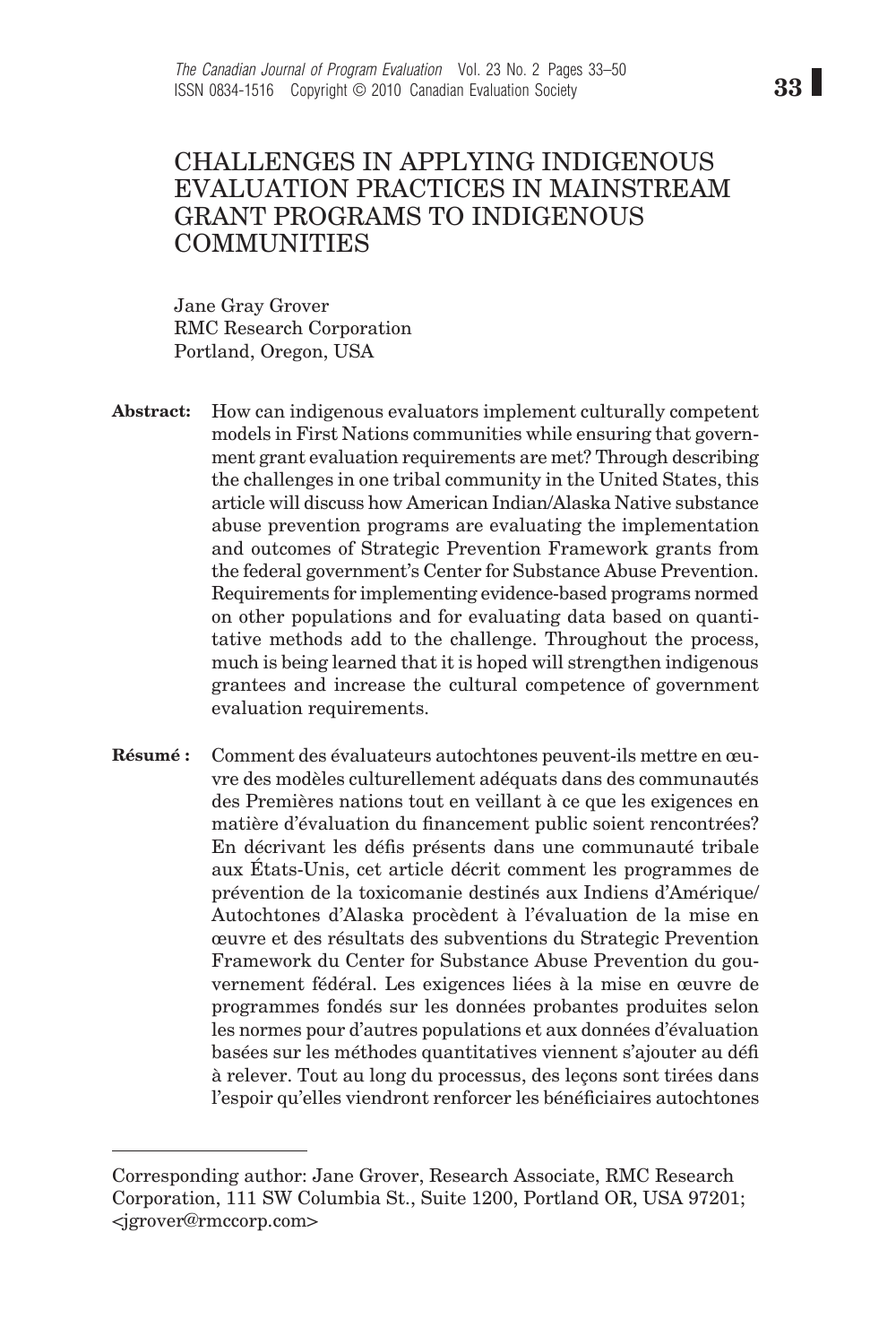et accroître la compétence culturelle des exigences gouvernementales en ce qui a trait à l'évaluation.

## INTRODUCTION

Grant requirements through mainstream agencies provide both opportunities and challenges for indigenous communities. Evaluators can be equally challenged when required to implement certain evaluation strategies while trying to stay true to what experience has shown to be effective and meaningful evaluation approaches in indigenous communities.

There are common themes in the literature about indigenous evaluation, indigenous substance abuse prevention programs, and indigenous community coalitions that support public health programs. Major themes include involving the indigenous community from the beginning, honouring the community's goals, being sensitive to traditional mistrust of research and government organizations, respecting the importance of self-determination to indigenous communities, and building trust and respect throughout the process.

Participatory evaluation approaches have common elements of stakeholder and evaluator collaboration to ensure that the results of the evaluation are practical and useful to the problem-solving and decision-making aspects of program development at minimum, and that they also seek to provide empowerment and social justice for members of communities who are less powerful than or oppressed by dominant groups (Brisolara, 1999). Participatory evaluation in both indigenous and mainstream communities assumes a high level of community involvement and a high level of trust between the community and the evaluator.

Likewise, much of the literature concerning indigenous evaluation suggests the importance of involving the community in the evaluation planning from the beginning of the project, but frames this involvement in indigenous cultural values. These include honouring the community—its history, context, and individuals—and empowering the community through using culturally valid measures such as oral measures, elder review, and community contributions. This calls for having the community or program define what would constitute meaningful results from the program, and articulate how the community would know the program was being successful (Grover, Cram, & Bowman, 2007; LaFrance, 2004).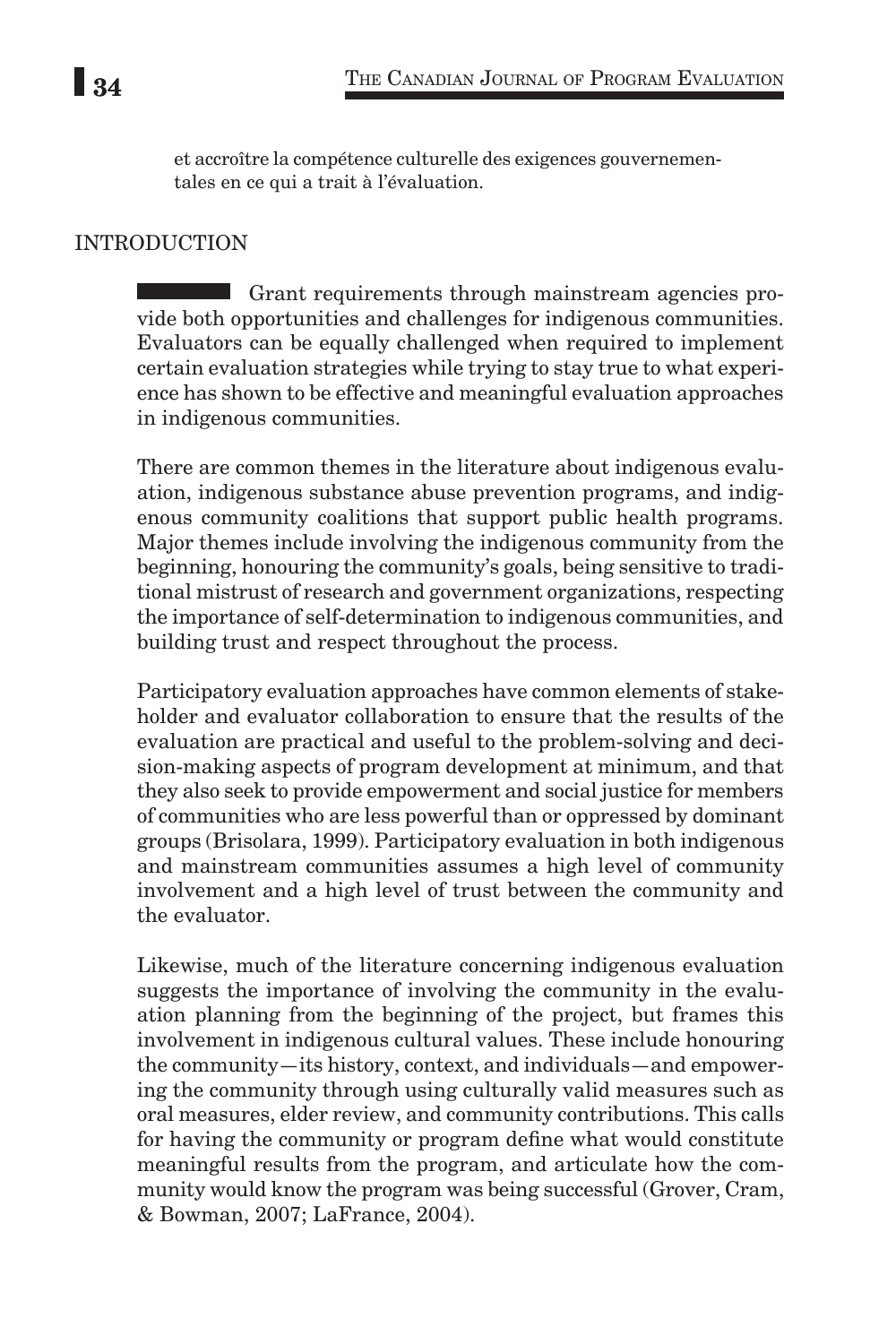Important cultural values in Native communities are not always shared nor understood by mainstream funders and academics. Christensen (2002) provides the example of the values of elder epistemology: "With its emphasis on oral skills it is an important intellectual construct, yet it is neither practiced nor even deemed relevant in the academic community" (p. 5).

In support of this, Cochran et al. (2008) concluded that

[r]esearchers working with indigenous communities must continue to resolve conflict between the values of the academic setting and those of the community. It is important to consider the ways of knowing that exist in indigenous communities when developing research methods. Challenges to research partnerships include how to distribute the benefits of the research findings when academic or external needs contrast with the need to protect indigenous knowledge. (p. 22)

LaFrance (2004) discusses indigenous values of respect, relationship, and reciprocity and defines indigenous evaluation as "an approach to evaluation that understands the tribal context, contributes knowledge and builds capacity in the community, and is practiced by evaluators who value building strong relationships with those involved in the evaluation" (p. 45). As a result of attention to these values, the evaluation can assist the community in its knowledge development and dissemination as well as spark an iterative process of program improvement.

The substance abuse prevention field is still learning what constitutes effective programs in indigenous communities, as the research in the field is often inconclusive because of the small sample sizes in indigenous communities (Grover et al., 2007). However, available research indicates that similar principles to those necessary for effective indigenous evaluation practices are also operative in indigenous prevention programs. These include cultural norms such as involving the whole community in planning and programming, incorporating cultural content, strengthening the ability to walk in two worlds, seeking guidance and wisdom from community elders, including appropriate ceremonies and community celebrations, and deciding what constitutes evidence of program effectiveness for the community (George et al., 2007).

The Healthy Nations Project (1992–2004), funded by the Robert Wood Johnson Foundation, was implemented across 14 American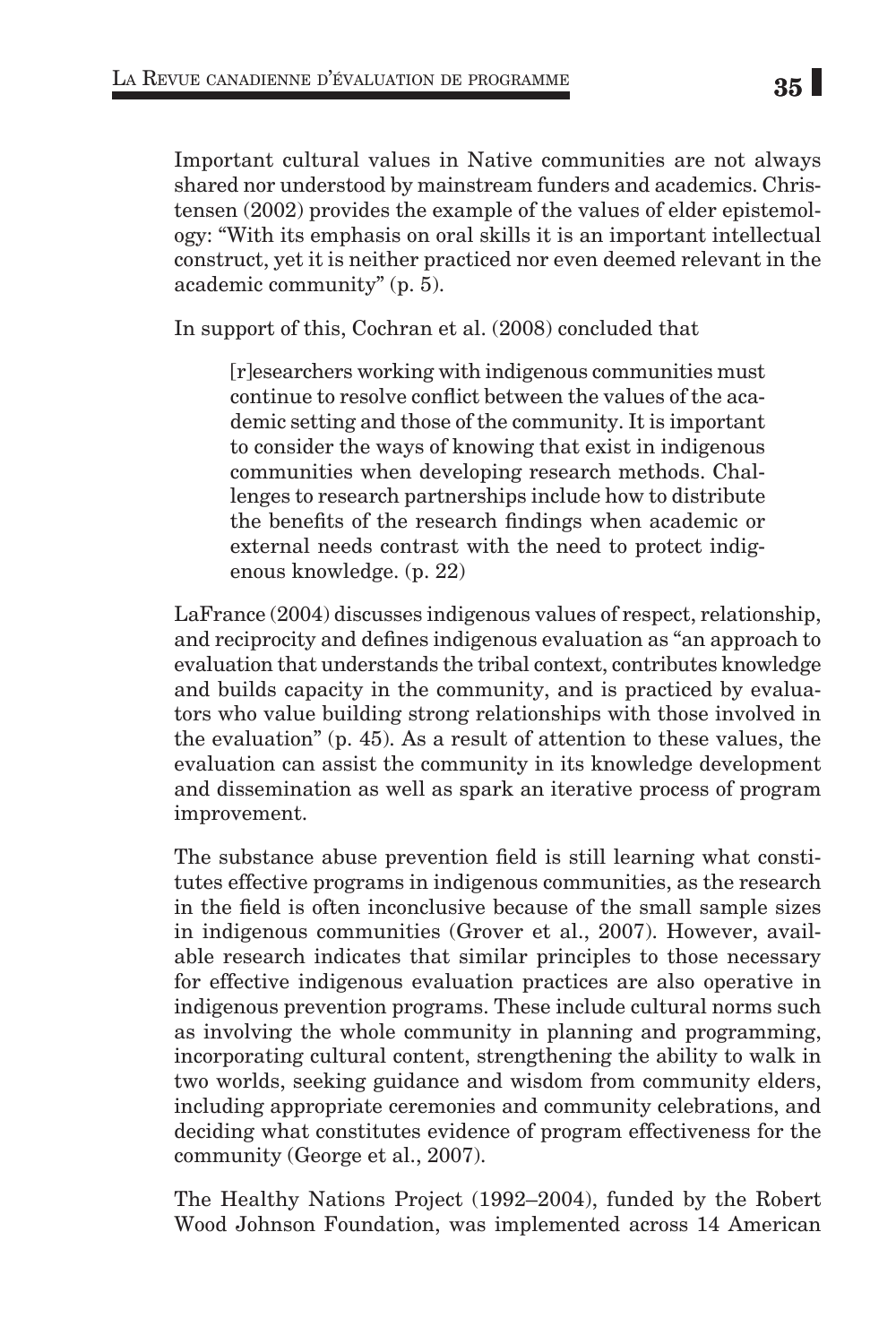Indian/Alaska Native (AI/AN) communities in the United States. It identified several factors that contributed to success in their prevention programs across different tribal cultures and settings. These included consistent and effective leadership, a culture-focused approach, community ownership and "buy in," creative and entrepreneurial approaches, comprehensive efforts (sought to impact as many community systems as possible), and effective collaboration (Noe, Fleming, & Manson, 2004).

Public health programs have increasingly developed models that apply effective collaboration between researchers and community coalitions to change community norms around health and primary prevention programs (Smylie, Kaplan-Myrth, & McShane, 2008). Research findings suggest developing participatory and empowerment models that allow meaningful input from the community and involve community members in decision-making, planning, and needs assessment are most effective in getting community buy-in for primary prevention programs—an essential prerequisite for effective program implementation and successful outcomes.

A study of a primary prevention program provided a caution to the notion of democratic or equitable decision-making by indigenous coalitions and researchers. Their experience was that such an approach can interfere with indigenous community goals of self-determination. It suggested that "equitable participation—distinct from democratic or equal participation—is reflected by indigenous community partners exerting greater influence than academic partners in decision making" (Cargo et al., 2008, p. 1). This finding is important because of the power inequities between the mainstream culture out of which researchers are trained and the indigenous community with its history of oppression and cultural repression. An example mentioned later in this article is illustrative of greater community influence in decision making. The local evaluator for an indigenous community prevention project presented the coalition with a cross-site evaluation recommendation that all grantees administer a community survey. Once the potential usefulness of the survey was explained, the coalition appointed a task force to select the items for the survey and decide how to administer it effectively. In this instance, once the idea had been accepted by the indigenous coalition, the community took over the decision-making process in relation to every aspect of the survey from development through data collection and data entry. The result was a survey of interest and relevance to the community, and a belief in the value of the results for planning a media campaign.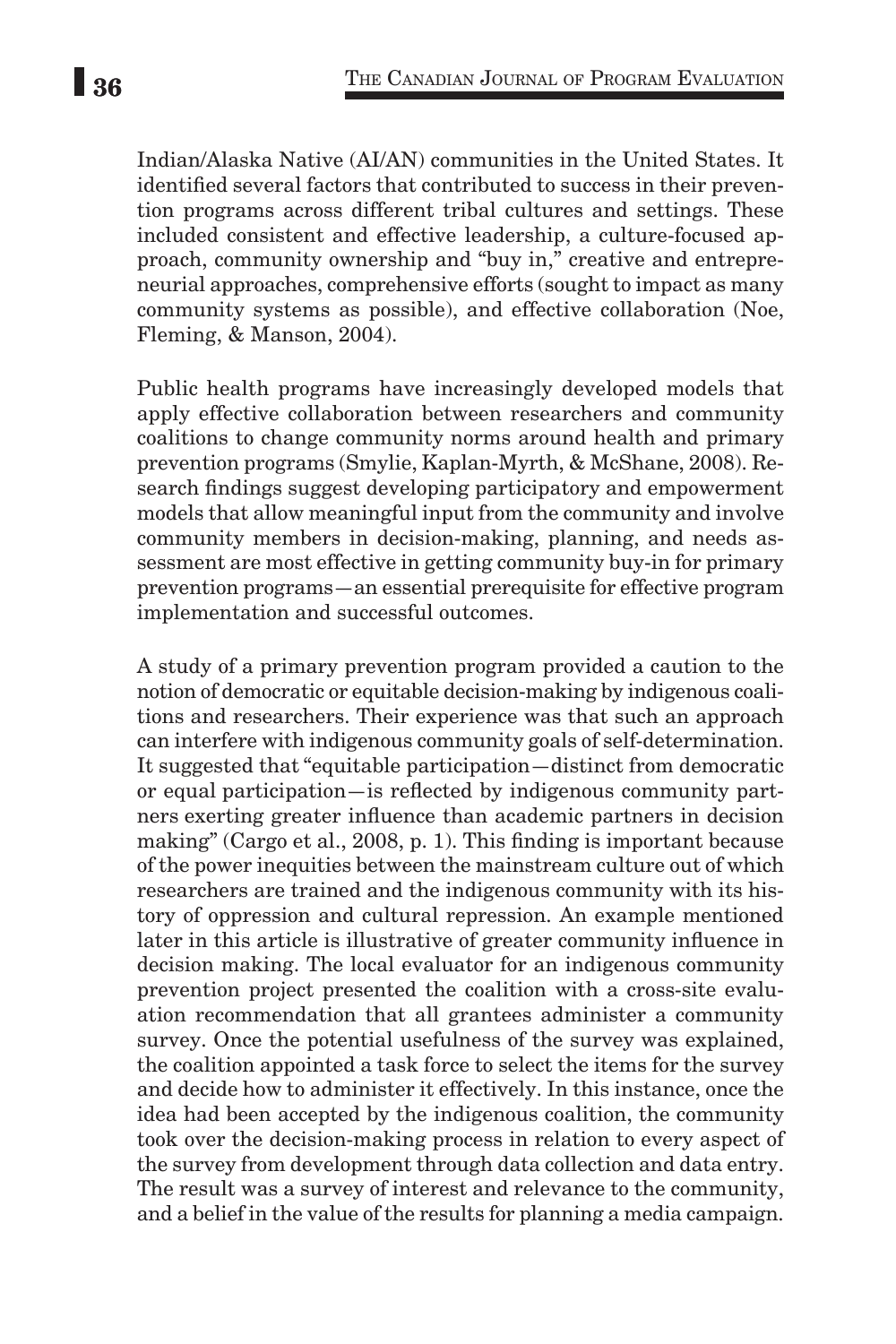2006). The authors go on to say:

Capacity-building models for indigenous coalitions developed by mainstream entities need to take into account the importance of culture, language, and issues of identity and place and consider the need for tribal people to operate in both traditional and dominant cultures (Chino & DeBruyn, 2006). Mainstream models, programs, and funding agencies too often underestimate the time needed to fully establish and integrate the capacity-building process in Native communities, assuming that tribal community members and practitioners can immediately begin to resolve an issue or have the skills and capacity in-house to do so. As mentioned above, these assumptions also do not take into account the overwhelming nature of the health disparities and lack of resources facing Native communities. Because of the importance of relationships in indigenous cultures, coalitions need considerable time to build trust, effective communication between all participants, and inclusive working relationships (Chino & DeBruyn,

A tribal capacity-building model must establish a participatory process where mutual learning is taking place without the potential for abuses and exploitation and repair lines of trust between nonindigenous researchers and tribal communities. At the same time, the model must incorporate strategies for non-Native partners to raise their awareness of tribal sovereignty and community issues, ensure adherence to appropriate tribal guidelines and protocols, and become effective allies of indigenous people. (p. 597)

The sections that follow describe the U.S. Department of Health and Human Services, Substance Abuse and Mental Health Services Administration, Center for Substance Abuse Prevention's (CSAP) Strategic Prevention Framework State Incentive Grant Program (SPF/SIG), then tell some of the story of one indigenous community's work to implement this program through a state grant, and discuss the issues raised in relation to implementing mainstream substance abuse prevention and program evaluation models in indigenous communities.

# THE STRATEGIC PREVENTION FRAMEWORK STATE INCENTIVE GRANT PROGRAM

Under grants to states and more recently to tribal entities, the SPF/ SIG requires states and tribes to implement the framework specified in the model depicted in Figure 1.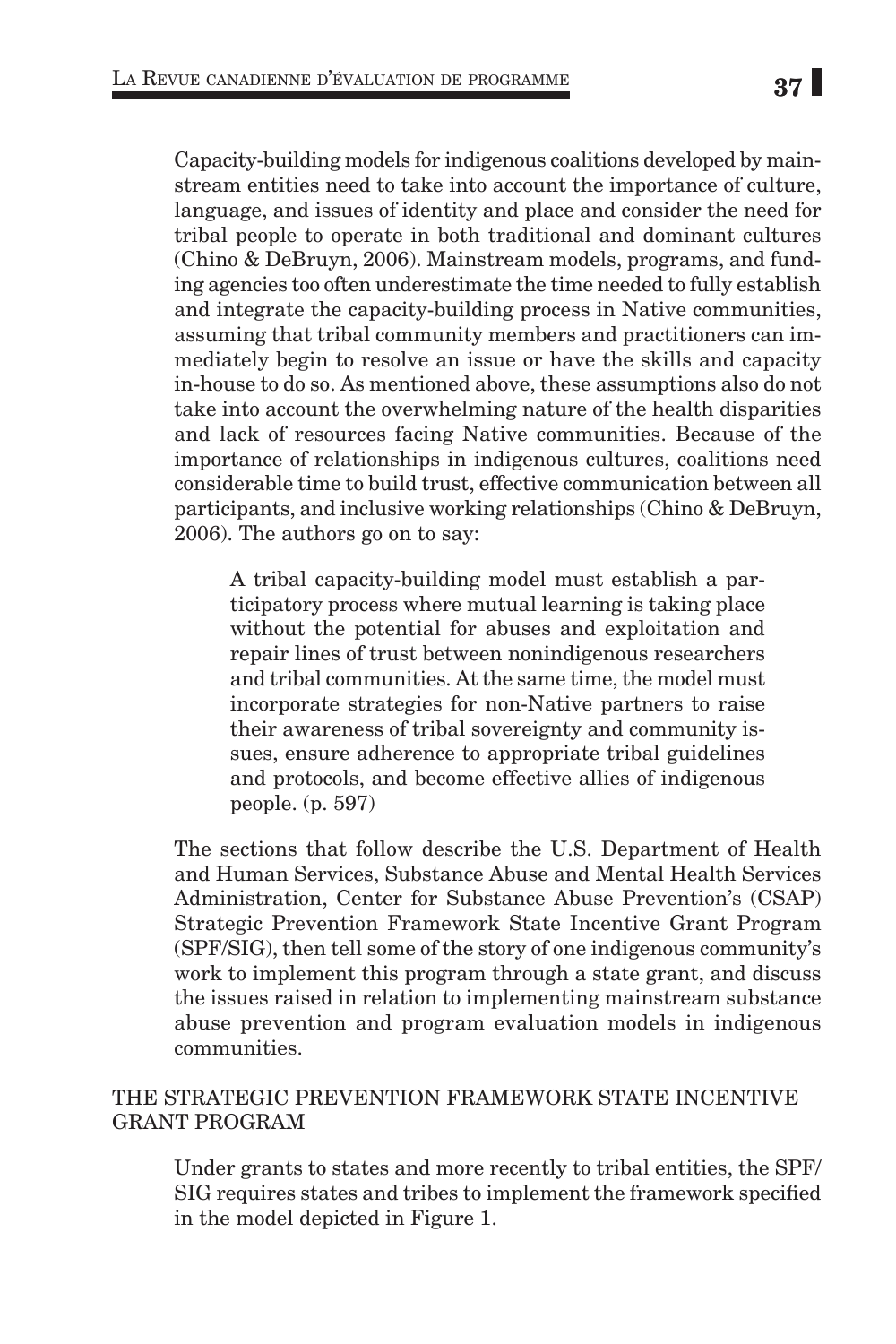Grantees (states or tribal entities) must employ a public health model including an epidemiological work group to assess the prevention needs in their area and identify problem areas and causal factors. Epidemiological data gathering has proved challenging in AI/AN settings because data are lacking due to gaps in mainstream data collection and reporting systems that undercount Native populations in urban settings and usually do not include reservation data.

The SPF/SIG also requires that grantees implement programs to increase their capabilities to address the identified prevention needs and causal factors, develop a strategic plan, implement the plan, and document the outcomes of the work. For tribal entities, especially local communities funded through a state or tribal entity, the skills required to meet the requirements of the grant may not be readily available because of the high level of need for services that stretches financial and human resources in Native communities (Chino & DeBruyn, 2006).

Grantees must convene work groups and advisory groups to work through the needs assessment process, and then take the results to the subrecipient level by funding prevention programs to address the identified local needs. Each grantee may decide for itself how to

## **Figure 1 SPF Model**

# Strategic Prevention Framework U.S. Substance Abuse and Mental Health Services Administration Center for Substance Abuse Prevention



- **Assessment**—determining your prevention needs.
- **Capacity**—improving your capabilities.
- **Planning**—developing a strategic plan.
- Implementation-putting your plan into action.
- **Evaluation**—documenting the outcomes of your work.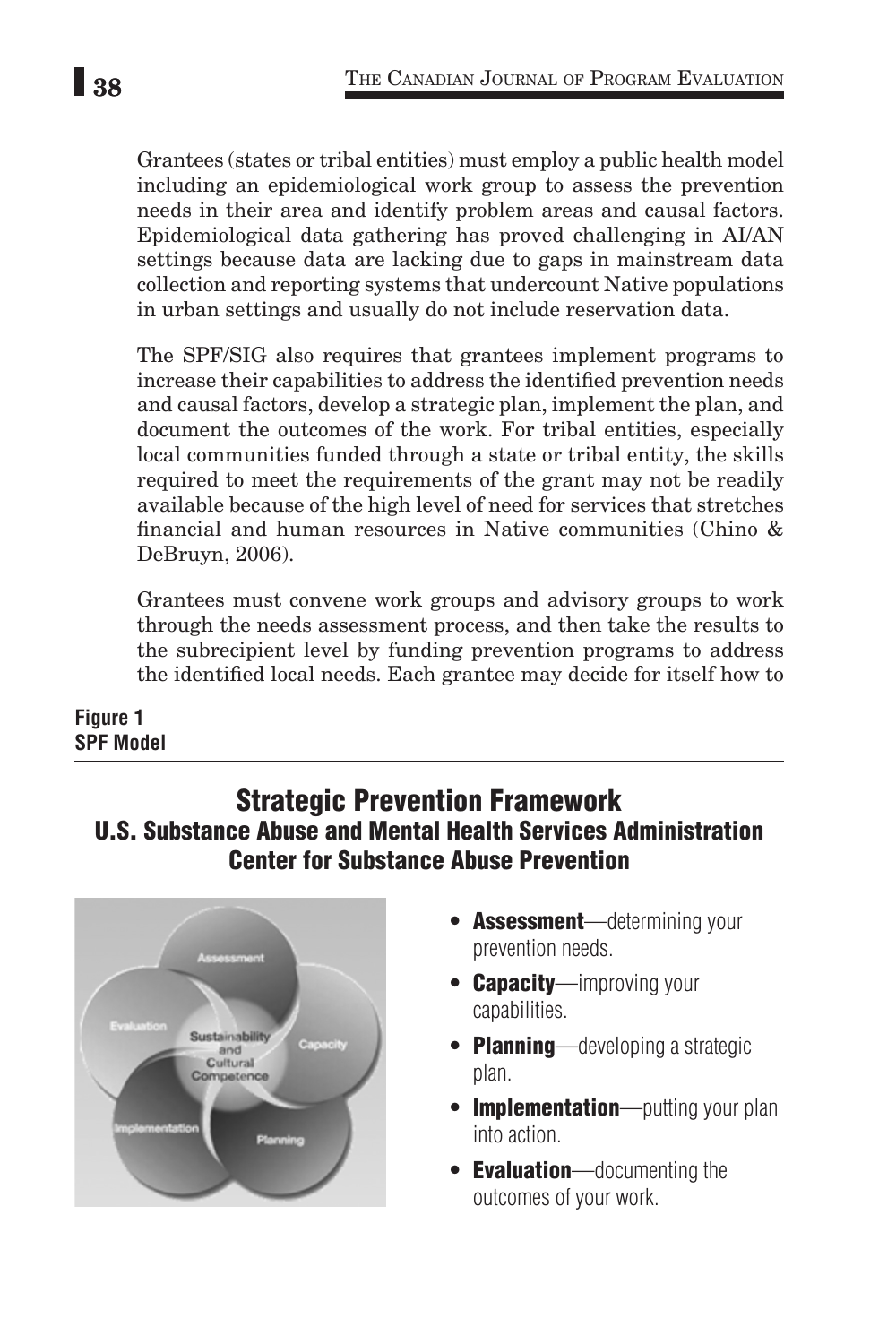disperse funds and implement and evaluate programs, but each phase of the strategic prevention framework planning and implementation is to be recorded and approved by CSAP through written reports, strategic plans, and online cross-site evaluation surveys.

CSAP has been committed to assisting tribal grantees—and, in fact, all grantees—through each phase of the SPF/SIG, and many CSAP staff members who work with indigenous grantees are committed to becoming effective allies and learning from the process of implementing the SPF/SIG in tribal settings. Yet financial and time limitations as well as cultural issues result in many challenges and frustrations for both the grantees and the CSAP personnel.

## INDIGENOUS EVALUATOR AS CULTURAL MEDIATOR

On the local grantee level in indigenous communities, issues of mistrust of government agencies, resentment of processes imposed from outside the community that delay getting the funds out to local programs for program implementation, a sense that the funder does not really understand the community or respect the community are all factors which come into play. The evaluator in such instances can become an advocate for the community by respecting and honouring community values and concerns, explaining these to the mainstream grantor to help alleviate frustration with a grantee whose ways of working and knowing are sometimes different from mainstream grantees. Such a role calls upon qualities of respect, honesty, and tact on the part of the evaluator toward both cultures.

## A REAL WORLD WORK-IN-PROGRESS AS ILLUSTRATION OF THE ISSUES RAISED

The story of a small rural reservation community illustrates the challenges and opportunities for indigenous communities in implementing the SPF/SIG. The community was 1 of 12 grantees in the state, and 1 of 2 Native American communities funded. Each grantee interviewed and selected a local person as coordinator to manage its grant, and the state provided each community with a part-time technical assistance provider and an evaluator.

In addressing the assessment phase of the SPF/SIG, the local coordinator convened a community meeting in August 2006 facilitated by the evaluator to explain the grant and get community input in defining the community to be served by the grant, which had as its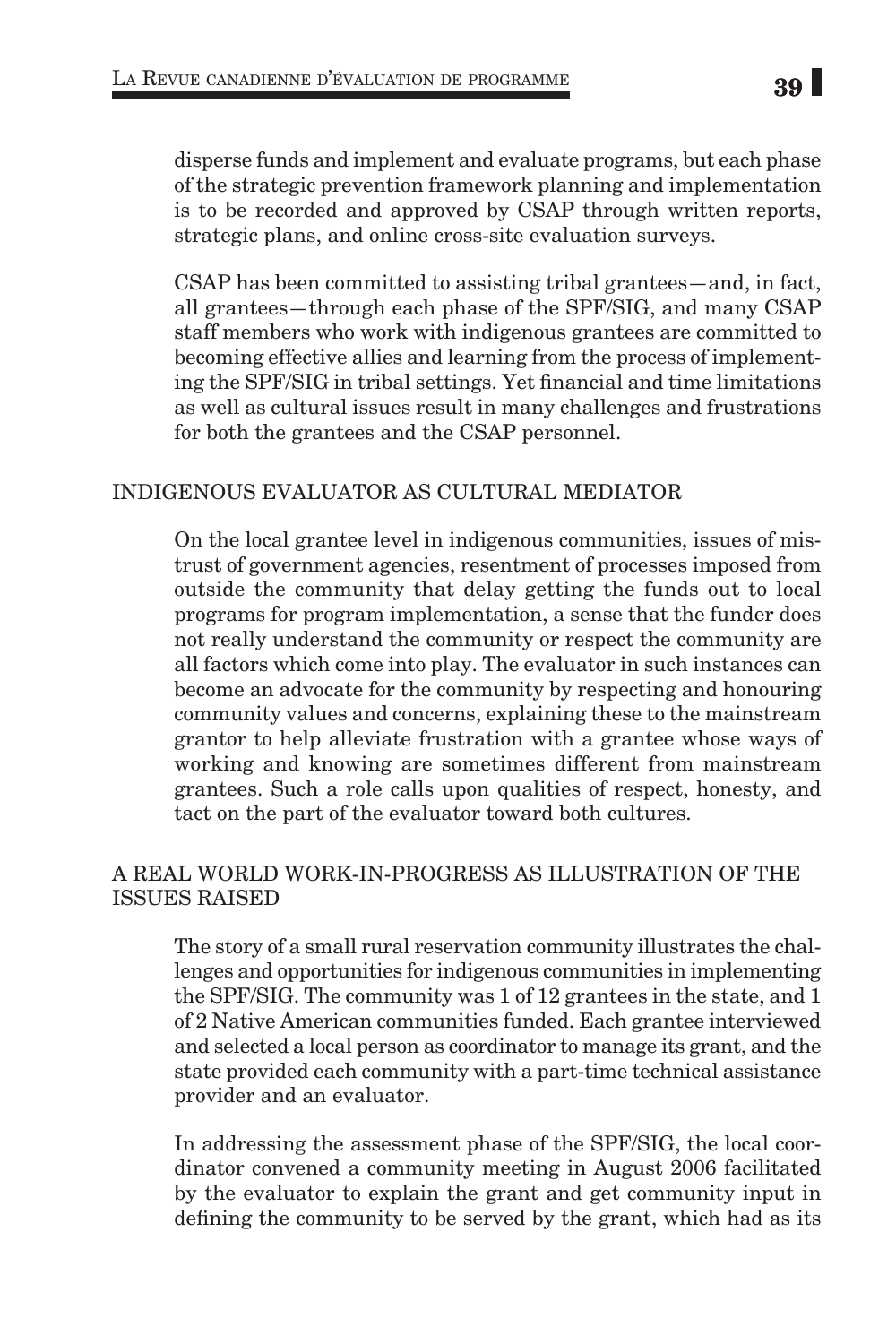focus the reduction of underage drinking. The community decided to define the SPF/SIG community as the area served by the local school district. The community was 58% Native American, 28% White, and 14% Hispanic.

More than 60 community members attended the initial meeting, including 15 teenagers, some of whom participated actively in the consultation. Unfortunately, very few Spanish-speaking people attended the meeting. During the meeting a Native woman stood up and told her story as an alcoholic who started drinking in a neighbour's home at age 10. Afterwards several community leaders confirmed that this could have been the story of many of them as well.

Community members were invited to participate in a coalition to help figure out what contributed to the drinking problems among young people in the community and plan the services to be provided under the grant. Throughout the needs assessment and planning periods, coalition meetings continued to be open to all community members. The result was a very fluid coalition, with many different community members participating, but few attending meetings consistently.

The capacity building phase of the grant was implemented in late September 2006 with two consecutive training sessions being held for coalition development. About 30 people attended the first session; less than half that number came to the second session, most of whom had not attended the first session. The trainer was very skilled and tried to recap the work from the first session for those attending the second one. In fact, this resulted in her being unable to address all of the training goals. No further coalition-building work was done, and the expectation was that people would coalesce into a functioning coalition through working together.

At the end of Year 3 of the project, the coalition membership had about 10 committed members, but attendance at meetings was dwindling. This was due to leadership issues, lack of trust between some members, and frustration with grant implementation and evaluation requirements. Members were ready to discuss their concerns and frustrations outside of meetings, but had not yet addressed them in meetings. Cultural values of respect and not being confrontational made direct discussion of the issues difficult.

*Commentary. As evaluator, I recommended further training based on an indigenous coalition training model such as CIRCLES (Chino & DeBruyn, 2006) or White Bison (http//www.whitebison.org). More attention to relation-*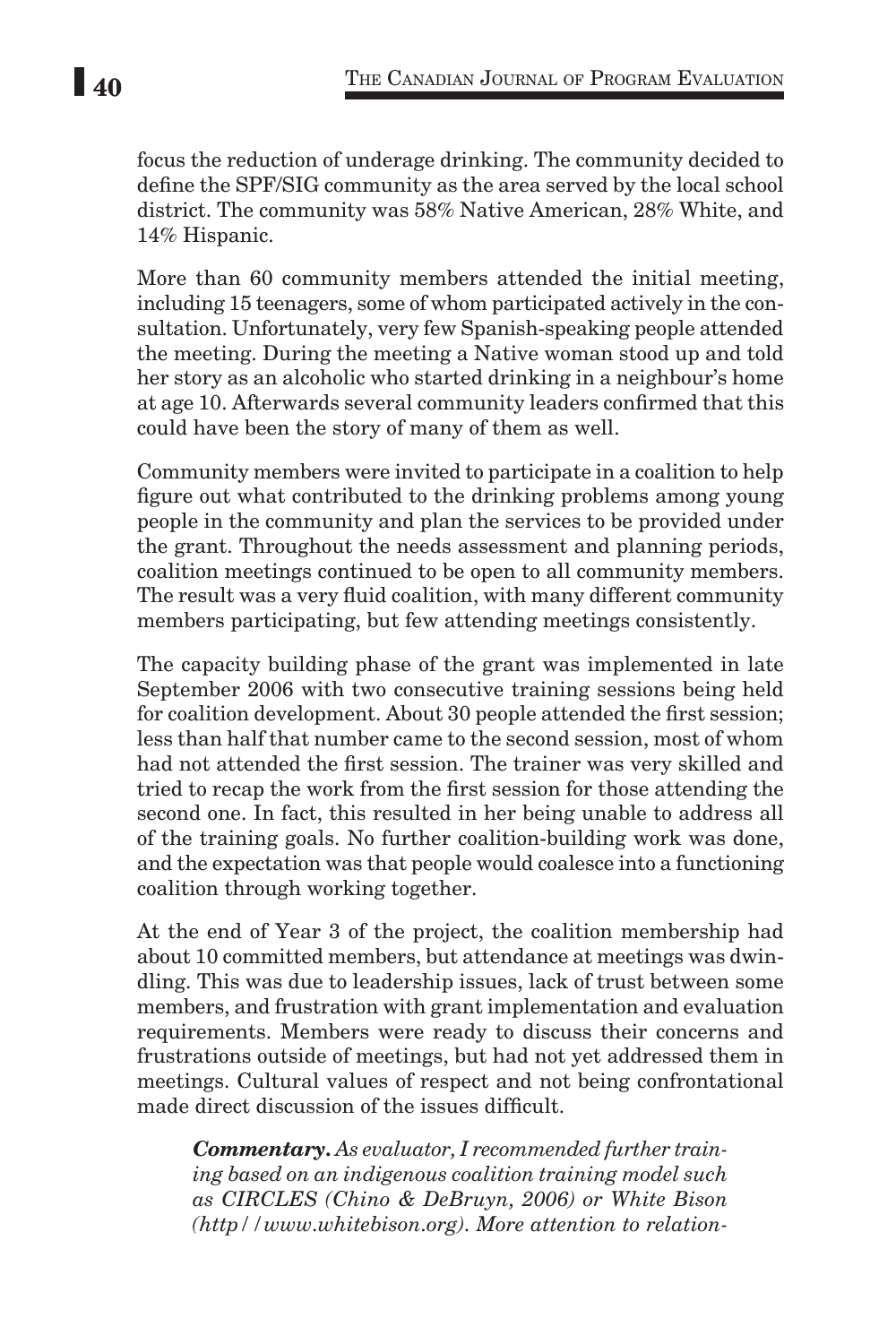*ship building and trust development would likely have resulted in a more consistent commitment to the work of the coalition and might have helped the coalition members better handle some of the challenges to effective functioning that the group faced.*

LaFrance (2004) talks about the importance of the evaluator working with the community to increase its capacity for planning and evaluation. The SPF/SIG assessment process and the resulting theory of change for the community, though not an indigenous approach per se, resulted in a visual depiction of causal factors and interventions that emerged from the application of community knowledge and survey data. It also increased the coalition's confidence in its ability to use quantitative data as well as its own ways of knowing in decision making. The following paragraphs tell the story of the assessment process in the community.

As evaluator, I was to assist the community coalition to examine the epidemiological data and identify priority factors to address in their prevention programming. The mainstream community coalitions funded under the grant appointed a few people to an assessment work group to study the data and make recommendations to them regarding priorities. In contrast, our Native community coalition preferred to open the meetings to all.

A community group interested in providing positive experiences in arts and recreation for youth had been trying for years to get the state's youth survey data from the school district without success. Under the SPF/SIG, the schools were required to release the data to community coalitions. There was a great deal of interest in attending meetings, which were open to all members of the community.

Our assessment work group process was very interesting. Knowing that there was considerable suspicion as a result of their previous inability to get the data and their general mistrust of data, I arrived at the first assessment meeting with stacks of reports and a set of questions we needed to answer as a group in order to see what story these numbers were telling us about the experience of youth in the community, and what might be behind what everyone knew was happening in the community: early drinking, binge drinking, access to alcohol from social contacts, fatal car crashes, and suicides. After the first meeting sifting through the data, a community member asked me do some of the work for them before the next meeting. "That's what we're paying you those big bucks for," he said. On the other hand, I believe that had I done some initial sifting before his request, people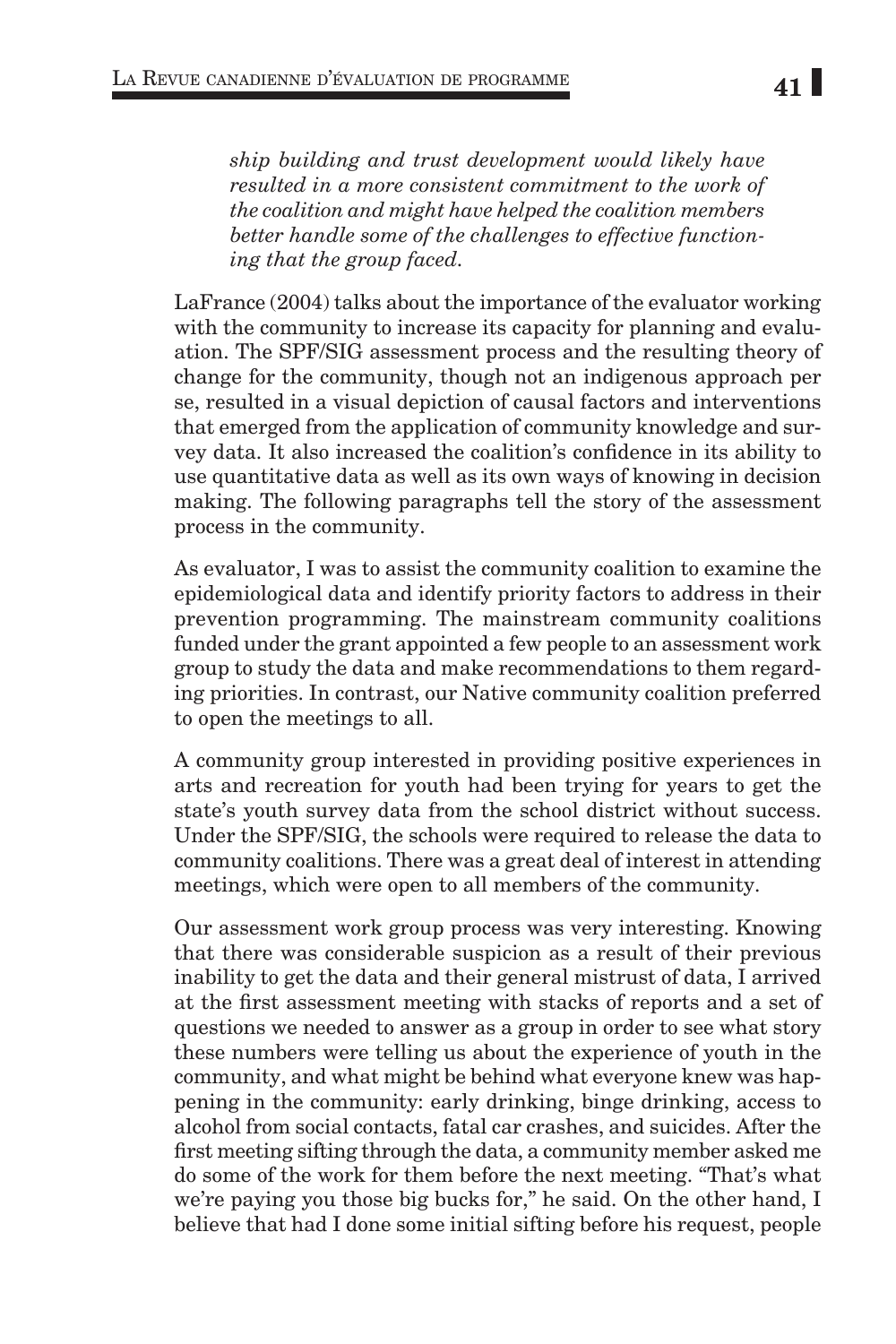would not have trusted the results. This is a common paradox for evaluators, but was an especially important factor in this situation where community ownership of the information was so vital.

The assessment work group first looked at statewide data and local school district-level youth survey data and identified areas where local youth exceeded the state average in both assets and risk factors. I set up an interactive process to guide them in small groups through various data on risk and protective factors from the youth survey. With limited time to complete the assessment work due to grant deadlines, I set limits on the time each group could spend. During the group discussion afterwards, one of the elders shared that she had felt rushed and did not like having only limited time to look over the numbers. Another elder stopped coming to meetings and when asked about it said, "Oh, you have all those smart people there, you don't need me." This comment indirectly indicates that she did not feel valued or respected in the process.

The work group examined other data about their community as well, including law enforcement arrests and alcohol- and drug-related ambulance calls. They decided to hold focus groups with youth to further explore the survey data because the small sample size called into question the reliability of the findings. They also decided to explore the reasons for poor enforcement and the consequences for underage drinking through meeting with and surveying the tribal and county police forces.

This process was designed to build community capacity for making data-based decisions, and was challenging because of the shifting attendance at meetings. One large meeting was about 50% Spanish speaking with simultaneous translation of the proceedings and discussion. A small group, only one member of whom spoke Spanish and many of whom had not attended the previous meeting, attended the second work group meeting, designed to assist community members to examine youth survey data. But importantly, a dialogue had occurred between the Native and Hispanic community members, a beginning that might lay a foundation for continuing dialogue.

Eventually the assessment work group was able to identify three major causal factors or intervening variables and then consult together to identify the conditions or attitudes in the community that contributed to those factors. By manipulating cards with data on community risk and protective factors written on them and discussing relationships among and between them, the group was able to prioritize areas of concern. From there I helped them develop a conceptual framework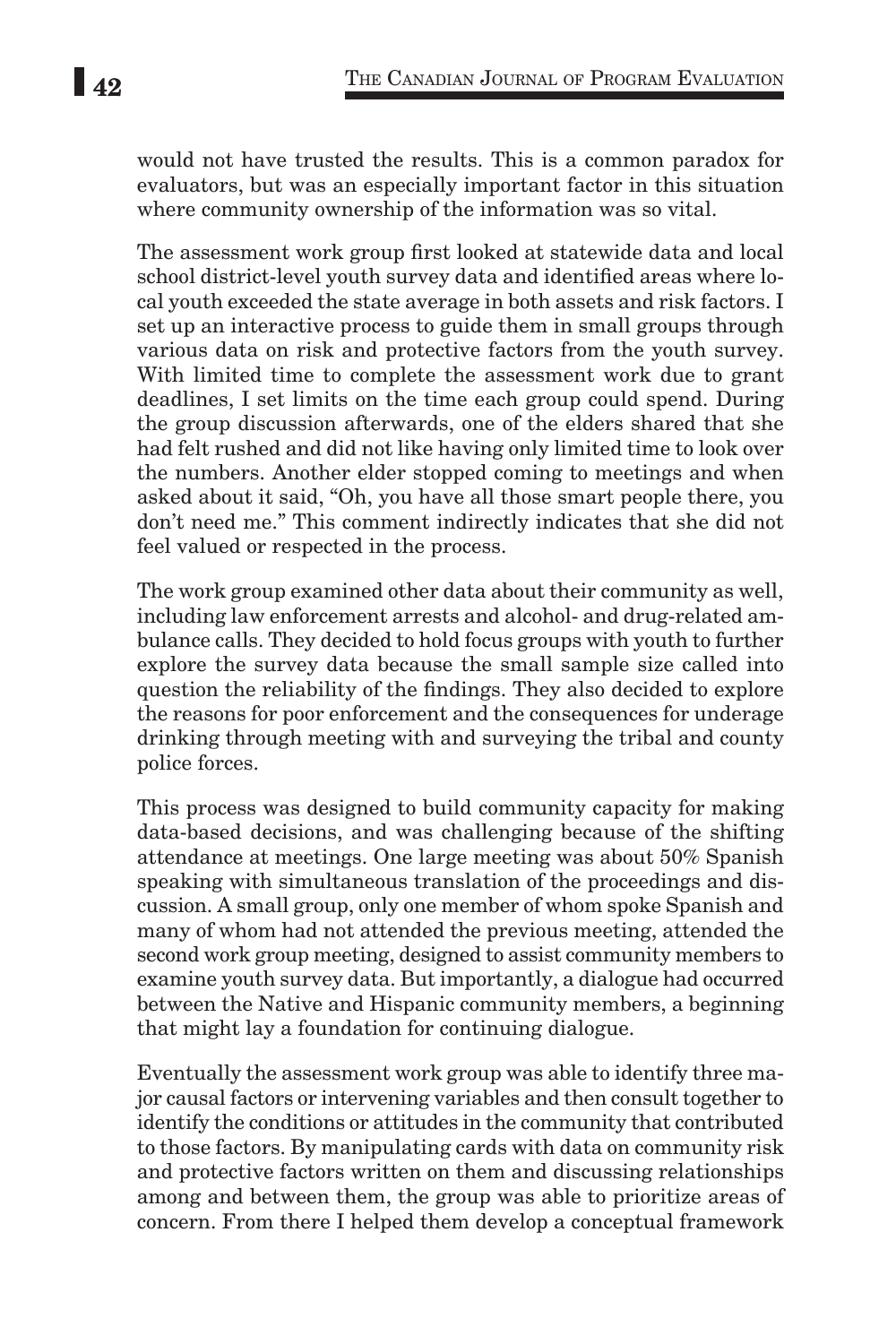(theory of change) depicting the causal factors of the alcohol problems in the community and the contributing factors underlying those factors. This depiction (see Figure 2) laid the groundwork for selecting interventions to address the factors. The resource assessment group's report contributed to the process by showing what services were already in place in the community and what gaps in service existed that called for interventions and services.

## **Figure 2 Example of SPF/SIG Community Prevention Conceptual Framework**

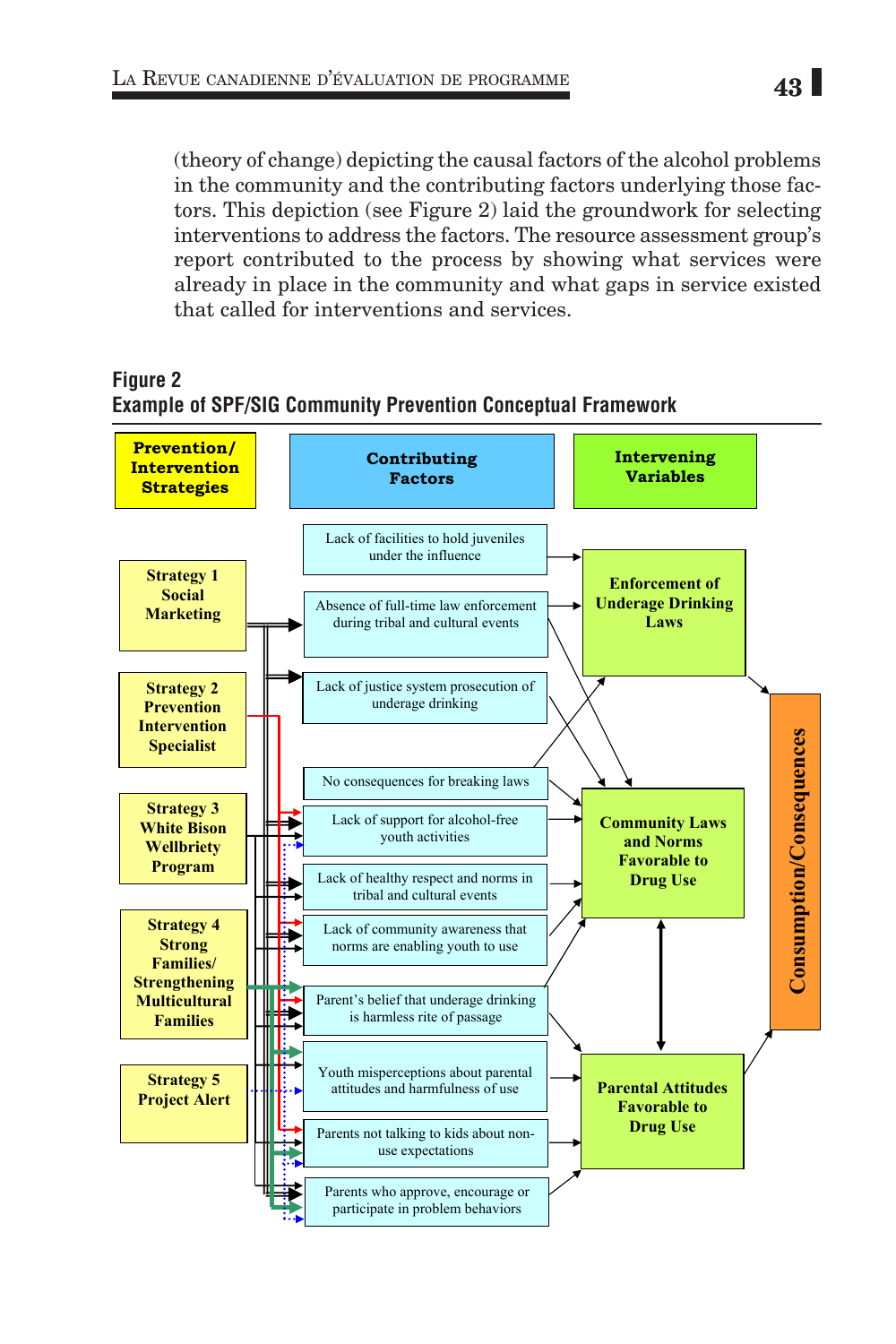*Commentary. Despite challenges in the process, including a mistrust of the data and the process of examining it, those engaged in looking at data, comparing it to what the participants knew or believed about their community, and seeking to prioritize what issues to address increased their sense of their own capacity and eventually concluded with some good solid decisions for their community plan (strategic plan). Reflecting on the process and feedback from one of the elders, I believe that more time should have been allowed for looking at the data from the Healthy Youth Survey so that no one felt rushed.*

A year later, the coalition enthusiastically embraced administering a community survey to learn more about community and parental attitudes toward underage drinking. They were among only a few of the coalitions among the 12 grantees who used an event-based plan rather than a mail survey. They asked people to fill out surveys at basketball games, religious community gatherings, parenting classes, and coffee shops. The survey results indicated clear areas of focus for their social marketing campaign and much more disapproval of underage drinking than the coalition had believed. For example, over 90% of respondents opposed it and indicated that parents both had clear rules about alcohol use and communicated with their children about it. This contradicted the coalition's belief that its community saw teenage drinking as a harmless rite of passage.

*Commentary. The coalition's response to the suggestion that they do a community survey and their active support in carrying it out indicate a new understanding of the value of survey data to add to community experience and knowledge.*

## Planning and Implementation

The coalition decided that problems around enforcement of underage drinking laws that were related to a lack of facilities and a shortage of tribal police officers could best be addressed through a social marketing campaign to change public attitudes toward underage drinking, thereby influencing police priorities. Based on the conceptual framework, the coordinator and coalition identified substance abuse prevention programs they believed would address the priority causal factors and contributing factors.

At this point another challenge arose for this indigenous community. The state agency had indicated that programs should either be evi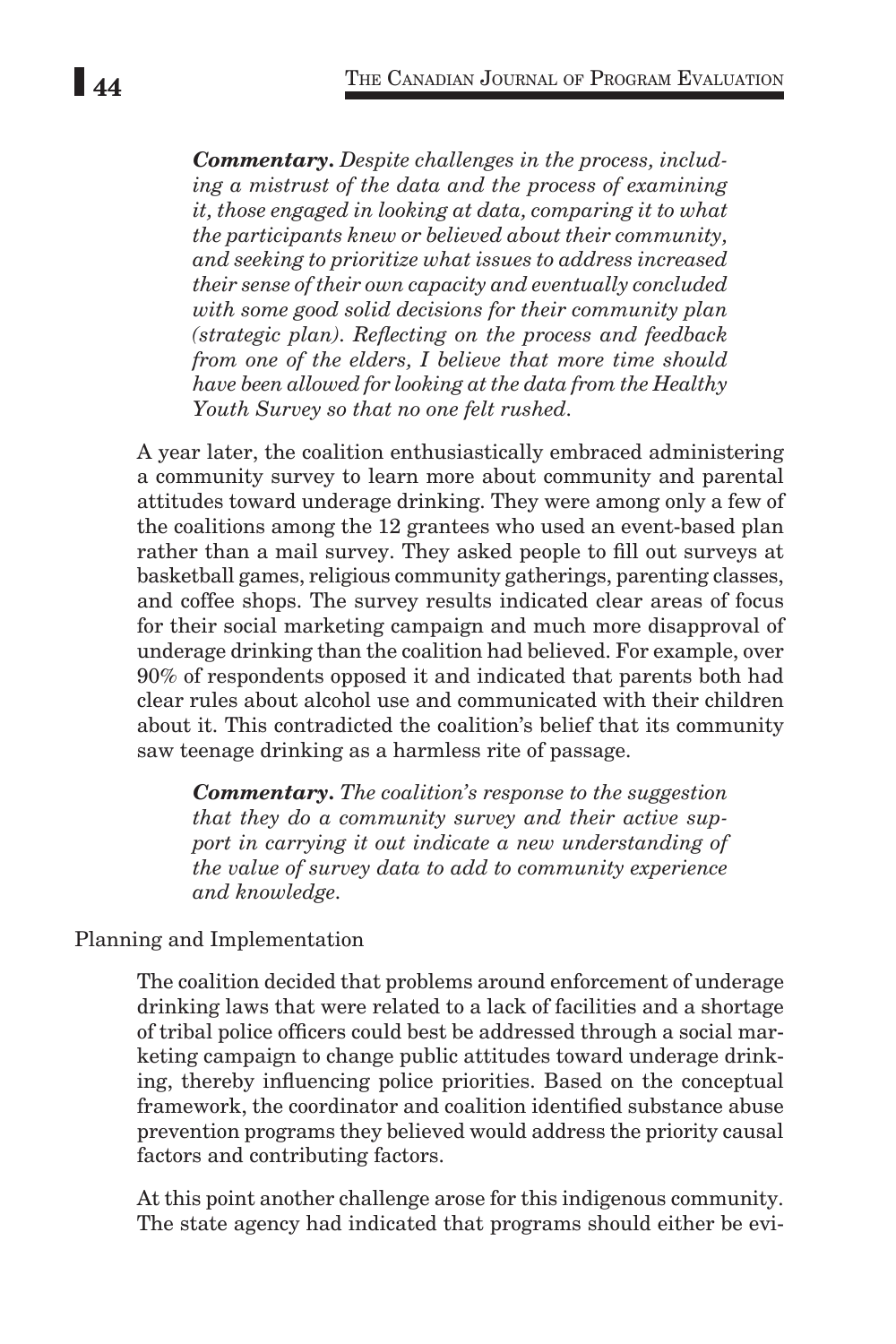dence-based or at least have a strong evaluation and research-based curriculum. The community had selected school prevention programs that met these requirements, but wanted a community healing program that would address generational and historic trauma, racism, oppression, and other issues faced by indigenous communities (Walters, Simoni, & Evans-Campbell, 2002). The program they chose, White Bison's Wellbriety Program (http//www.whitebison.org), has been replicated in tribal and urban Native American communities around the U.S. and trains trainers for its comprehensive curriculum for adults, youth, and children, but it has not been recognized by the U.S. federal government as evidence-based. The coalition members, some of whom had already received some training in the program, believed its holistic approach would be most effective in changing community laws and norms favourable to drug abuse (including alcohol). The issue that arose was that the state gave strong preference to evidence-based programs and its grant director was reluctant to approve funding for the White Bison programs.

In recent years a number of meetings of indigenous scholars have been held in regard to evidence-based practices, which looked at what constitutes evidence for indigenous communities and western scientific method vs. indigenous scientific practices. The discussion continues (Hawkins & Walker, 2006; Naquin, 2007).

Fortunately, the state was willing to allow the community in this example to use the White Bison program provided there was a strong evaluation of the program in place. I contacted White Bison's executive director and also was able to have one conversation with her and their evaluator. The evaluation plan for the White Bison program calls for using Tri-Ethnic Center for Prevention Research's Community Readiness Survey (Edwards, Jumper-Thurman, Plested, Oetting, & Swanson, 2000) prior to implementation of the White Bison program and again two years into the program, conducting focus groups with facilitators, interviews with participants, as well as pre- and postsurveys with the youth program participants.

For the evidence-based programs selected in accordance with the SPF/ SIG local evaluation plan, pre- and post-surveys are being administered to participants. Surveys are developed to test the objectives of the programs in relation to the intervening variables outlined in the conceptual framework.

*Commentary. The issue of evidence-based programming requirements was a challenge to the coalition, and caused some tension with the state SPF/SIG project management*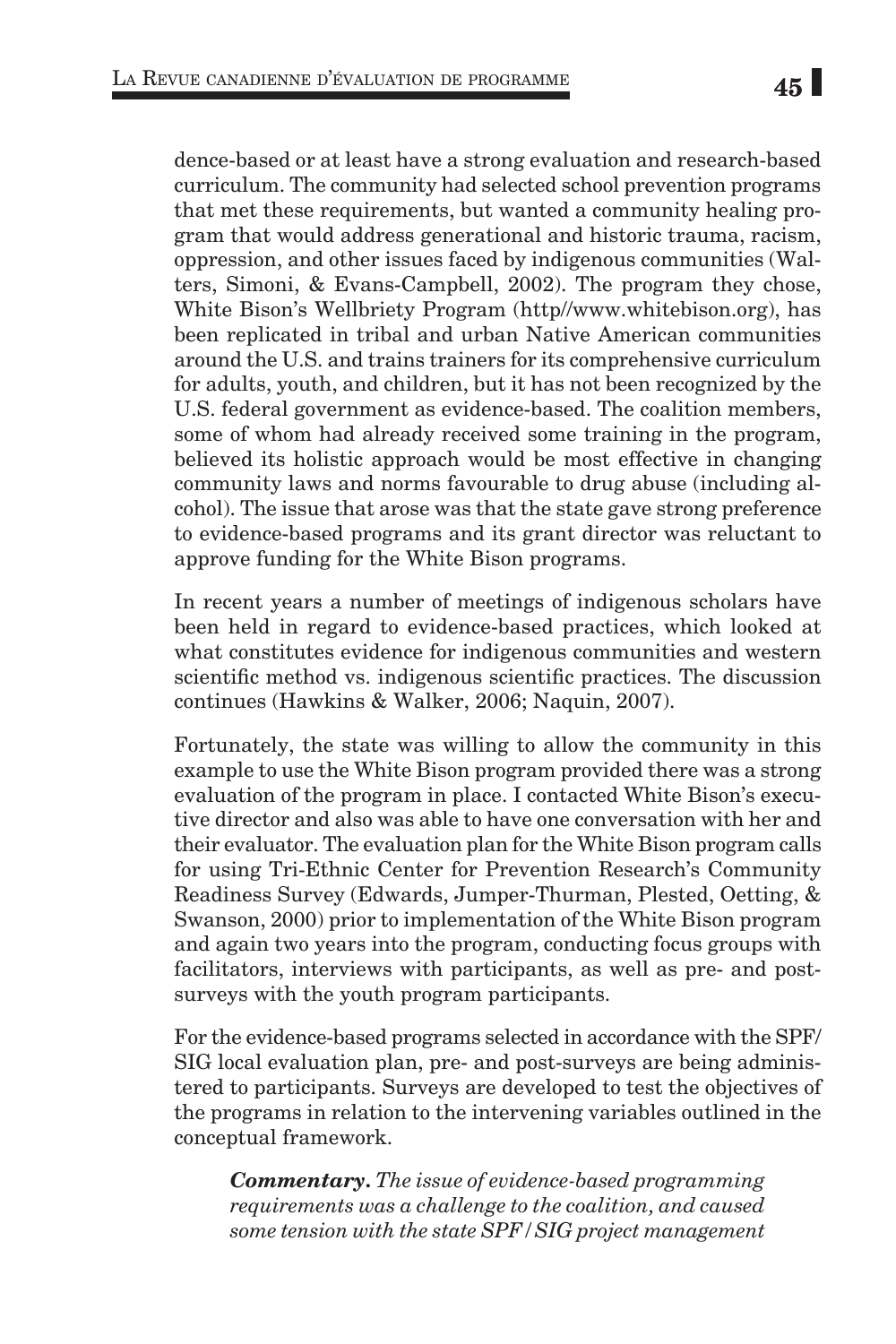*and the community coalition. Fortunately, based on a justification for selecting White Bison's program, and a strong plan for evaluating it, management was flexible enough to approve its implementation along with several federally recognized evidence-based programs.* 

# Evaluation

The state contracted with RMC Research Corporation and a subcontractor to conduct local evaluations at its 12 grantee sites. These local evaluations provide data for the statewide evaluation and must include

- **• logic models** for each strategy employed to address the identified contributing factors by the each of the grantees in their conceptual frameworks.
- **• process evaluation** to document the quality of the implementation of the SPF/SIG process and of the prevention/ intervention strategies, and describe the activities implemented and outputs achieved.
- **• outcome evaluation** showing changes in program-specific short-term outcomes and changes in long-term outcomes (statewide youth survey measures, other existing measures).

In developing the evaluation plan in keeping with the requirements for the local evaluation under the grant, I have worked to keep in mind and employ as far as possible important characteristics of indigenous evaluation:

- **• Engage evaluation with program from the beginning**. I have gone to the community frequently since the beginning of the project and participated in their training and work group meetings as well as coalition meetings.
- **• Tell the story**. My interim evaluation reports endeavour to narrate what the community and the coalition are doing, their obstacles, and their successes.
- **• Honour the community, history, context, and individuals**. Being a member of an Eastern tribe, I am an outsider and some community members do not even consider me to be a Native person. I have acknowledged this and expressed interest in learning about the culture and community. One of the elders kindly took me through the tribe's cultural museum and shared with me much of their history and culture as well as issues such as the forced boarding school attendance and its impact. Another told me her understanding as a substance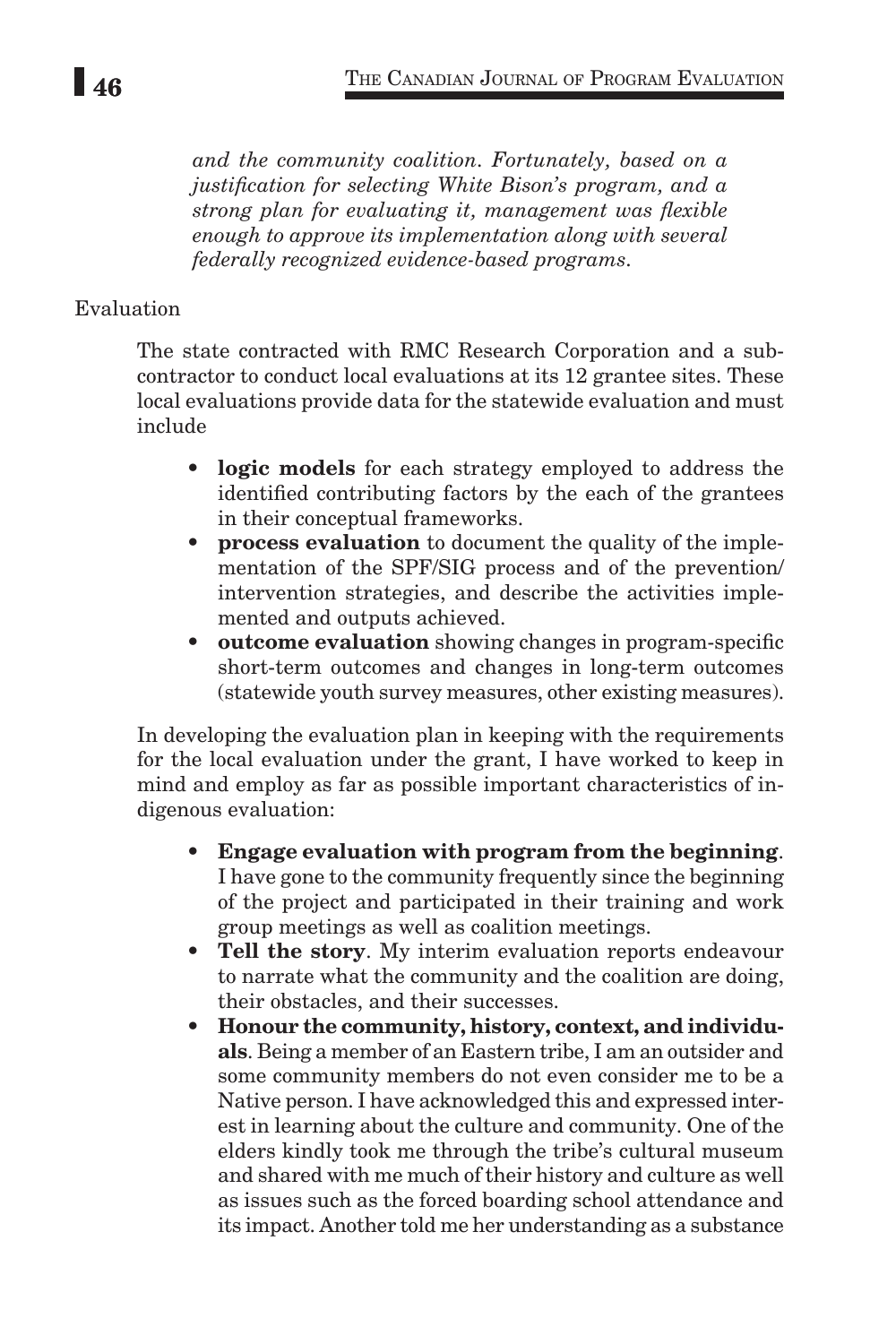abuse treatment counsellor of the role alcohol played in the lives of those traumatized by the boarding school experience. Attending a traditional feast in another community of the same tribe was an enriching cultural experience as well.

- **• Engage and empower the community**. I have asked the community's advice and input all along the way in assessing community needs, developing logic models, and planning surveys. I believe, though, that had we allowed more time for the assessment process, the coalition members and elders would have felt more empowered and my relationship with them would have been strengthened.
- **• Use culturally valid measures: oral measures, elder review, community contributions**. I am trying to balance the state's desire for pre- and post-survey data with measures that will be more credible to the community. I hope that the interviews and focus groups undertaken in the evaluation will provide such a vehicle. Certainly I have sought coalition feedback and the coordinator's opinion all along the way. Despite this, two members of the coalition, both of whom are local tribal members, continue to be unhappy with the evaluation and raise concerns about it. Most recently they asked the coalition to hire a second evaluator so that they could have an indigenous evaluation. The coalition did not support that recommendation.

The members who are dissatisfied with the evaluation joined the coalition late and did not go through the training in the SPF/SIG process and the coalition training. They joined the assessment process late, and one of them felt rushed through the process. I am hoping that the annual evaluation report and other information will help allay concerns about the evaluation and allow for coalition members to give further input into the evaluation process. While these kinds of issues are not unique to coalitions in indigenous communities, the issue of indigenous vs. mainstream evaluation models presents a unique twist on the problem**.**

**• Learning is ongoing**. This is the case for all participants, including the evaluator and the state director of the grant. Every individual has a culture and a personality. No one is culturally neutral. There have been mistakes and learning on the part of all concerned to date. It is hoped that what we learn will enable us to be more effective in implementing the SPF/SIG process in indigenous communities as well as create an evaluation from which all can benefit.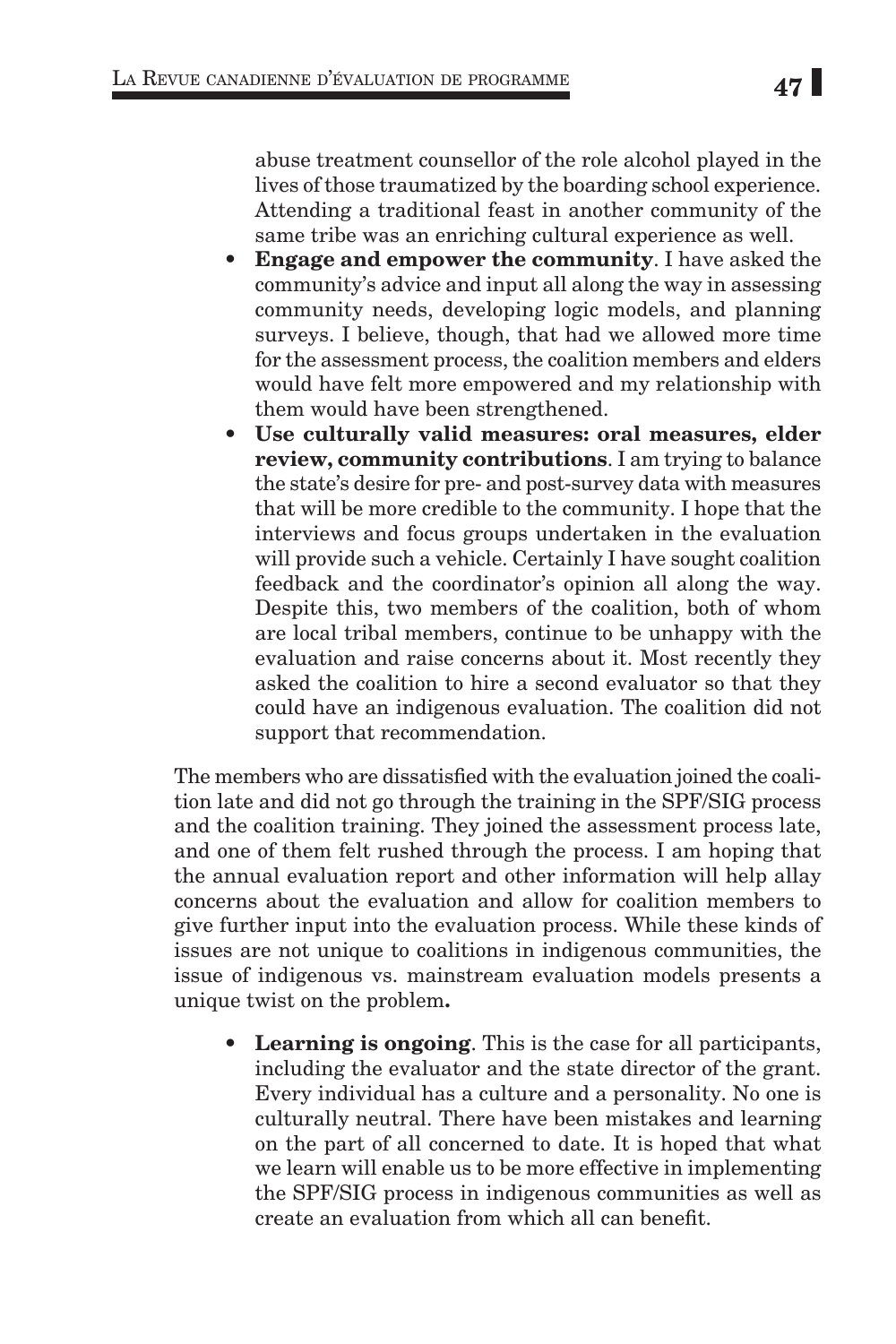# CONCLUSIONS

The SPF/SIG model provides an opportunity to use the strengths of indigenous communities to build grassroots community-level support and an inclusive coalition. Elder wisdom and community awareness contribute importantly to planning and implementation decisions. Indigenous evaluators work with the community to build its capacity to gather and interpret different types of data, including quantitative data, and its capacity to use these for program improvement.

The challenges of implementing a mainstream model such as the SPF/SIG in an indigenous community stem from historic mistrust of mainstream models and government approaches and strong cultural valuing of interpersonal relationships. Both require time to build trust and require culturally appropriate capacity-building approaches. Resulting challenges include

- **•** a need for less pressing deadlines for the various grant requirements, recognizing that indigenous coalition members process information differently and need time to consider how quantitative data, for example, fit into the whole picture in their communities.
- a need for more time for capacity building, since all community members who desire access to data may not have the skills to examine it meaningfully; extra time for capacity building is needed. (Mainstream communities may cope with a similar issue by delegating this work to "experts" on the coalition, but oftentimes Native communities do not have such experts and/or the desire to be more inclusive in their approach to the work of the coalition.)
- **•** a need to recognize that indigenous community participation can be more inclusive but less consistent than in the mainstream and that multiple information sessions, measures to reinforce training or explain working principles, and the use of community elders and leaders as champions should be considered.
- **•** a need for more evaluator time on site than is necessary in mainstream communities. Relationships and family loyalty are more highly valued than efficiency, timeliness, and objectivity.

## ACKNOWLEDGEMENTS

The author acknowledges the support of the U.S. Department of Health and Human Services, Substance Abuse and Mental Health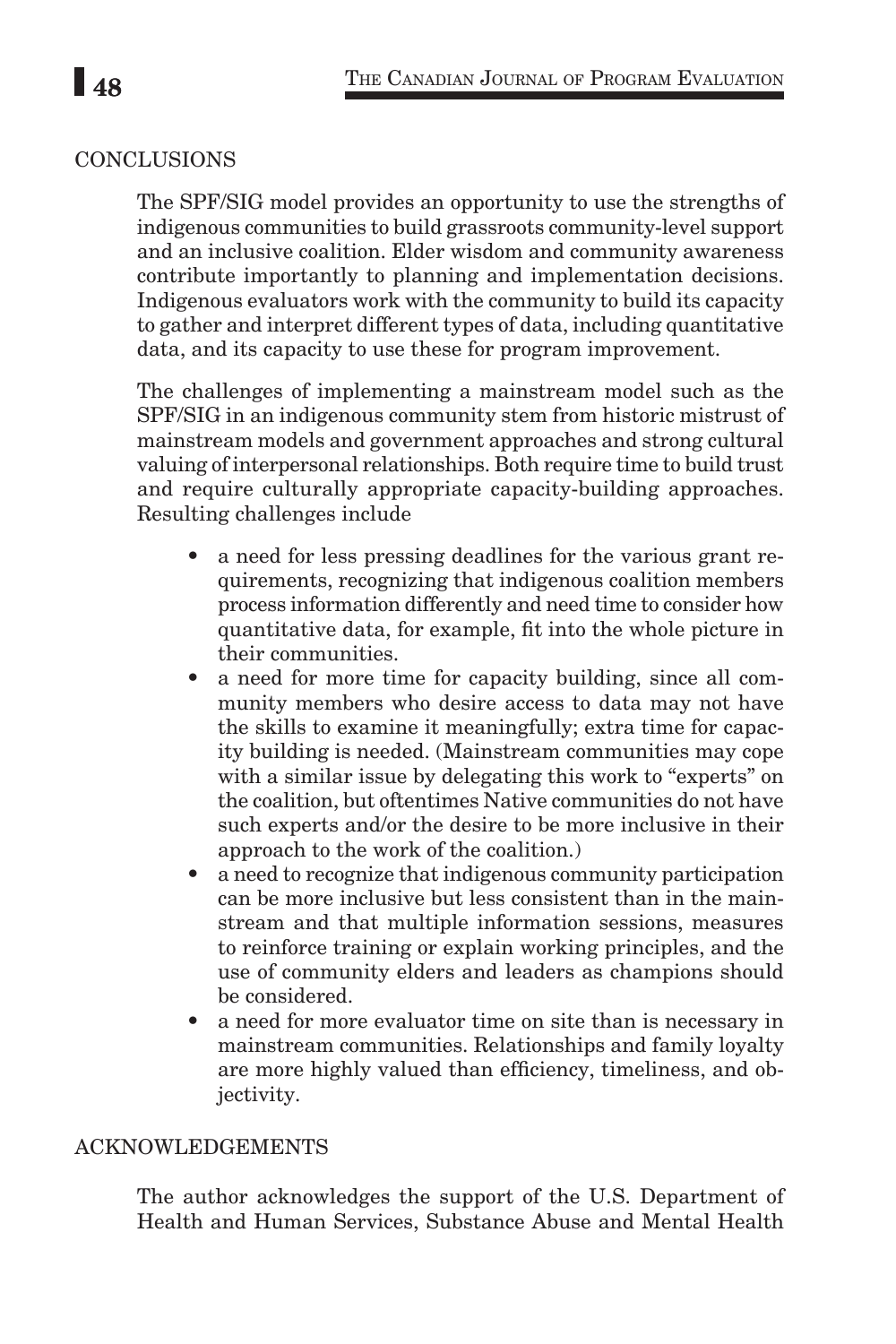Administration (SAMHSA) Center for Substance Abuse Prevention (CSAP), Strategic Prevention Framework, State Incentive Grant (SPF SIG) Number 1 U79 SP11193-01 for the opportunity to work on the local evaluation that provided the rich example used in this article.

# **REFERENCES**

- Brisolara, S. (1999). The history of participatory evaluation and current debates in the field. In E. Whitmore (Ed.), *Understanding and practicing participatory evaluation: New Directions in Evaluation*, *No. 80*. Fairhaven, MA: Jossey Bass and American Evaluation Association.
- Cargo, M., Delormier, T., Lévesque, L., Horn-Miller, K., McComber, A., & Macaulay, A.C. (2008, January 10). Can the democratic ideal of participatory research be achieved? An inside look at an academic indigenous community partnership [Electronic version]. *Health Education Research.* Retrieved January 10, 2008, from <http://her. oxfordjournals.org>
- Chino, M., & DeBruyn, L. (2006). Building true capacity: Indigenous models for indigenous communities [Electronic version]. *American Journal of Public Health*, *96*(4), 596–599.
- Christensen, R. (2002). Cultural context and evaluation: A balance of form and function. In *Workshop proceedings of the cultural context of educational evaluation: A Native American perspective* (pp. 23-32). Arlington, VA: National Science Foundation.
- Cochran, M., Marshall, C., Garcia-Downing, C., Kendall, E.., Cook, D., Mc-Cubbin, L., et al. (2008). Indigenous ways of knowing: Implications for participatory research and community. *American Journal of Public Health, 98*(1), 22–27.
- George, M.A., Masotti, P., MacLeod, S., Van Bibber, M., Loock, C., Fleming, M., et al. (2007). Bridging the research gap: Aboriginal and academic collaboration in FASD prevention. The Healthy Communities, Mothers, and Children Project. Aboriginal and academic collaboration in FASD prevention. *Alaska Medicine, 49*(Suppl. 2), 139–141.
- Grover, J., Cram, F., & Bowman, N. (2007, November*). Providing meaningful evaluations for prevention projects in indigenous communities.* Presentation at the annual meeting of the American Evaluation Association, Baltimore, MD.